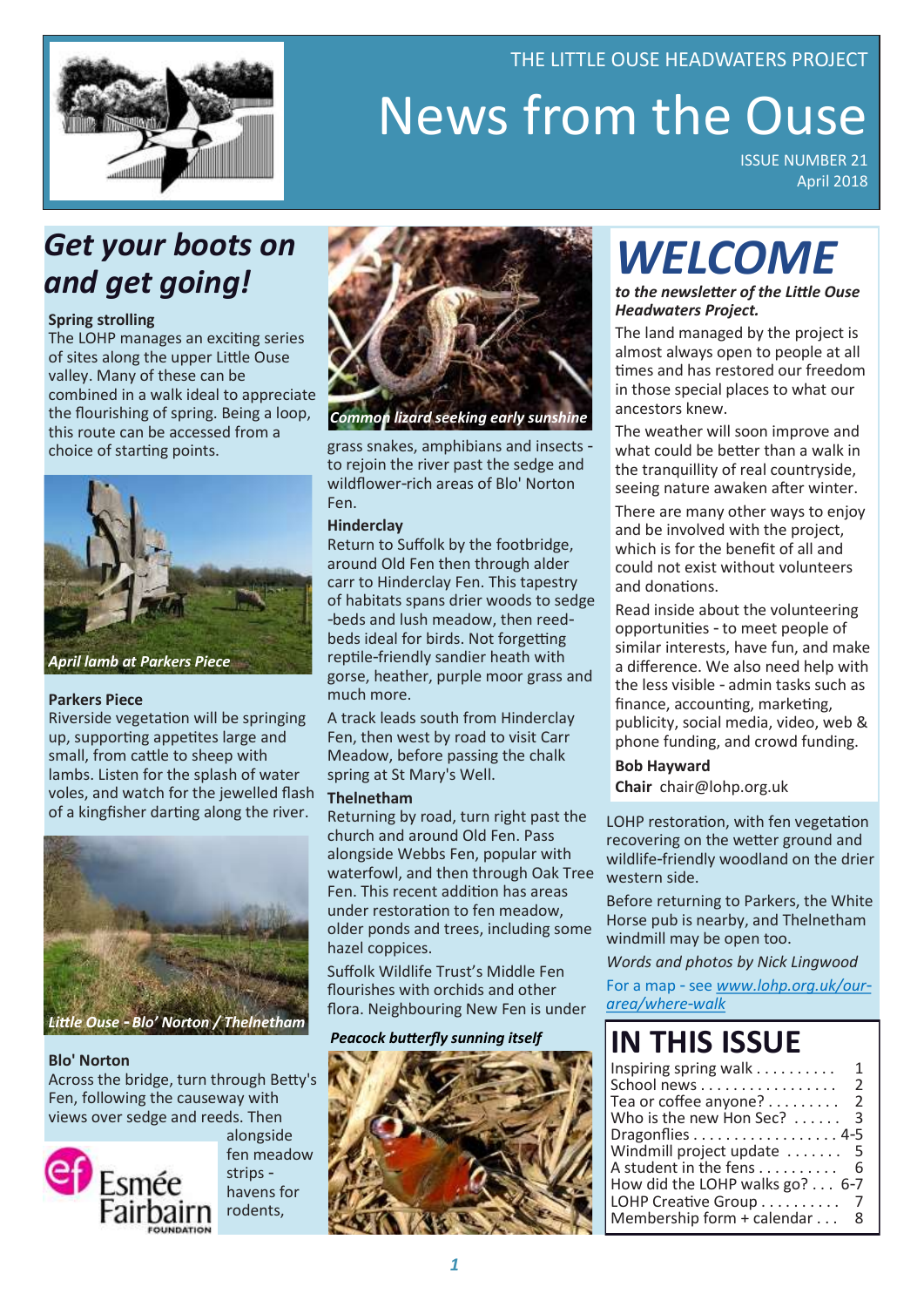# *School achievements … and plans*

**Under the guidance of LOHP volunteer Rosemary Humphries, Garboldisham Primary pupils had fun with home-made paint.** 

Beech Tree class were doing a project on the Mayan civilisation. We looked at how their artwork was created from what was available locally, and spent a merry half term experimenting with what is available here. This gave us a wonderful chance to talk about the issues. We made paints from blackberries (purple), onion skins (yellow), cochineal (red – and luckily the beetles do come from Mexico!) and kale/spinach for green. Making it thick was a challenge. Suggestions online included cornflour or ground sugar: cornflour made it thick but turned it pale - icing sugar worked well, but was very sticky. The kale/ spinach was good but it went off and smelly very quickly! So we had great discussions about all this, and what to do when you can't just go and buy stuff. It also made us value what we used far more since we had worked

hard to produce it, rather than just buying it without thinking.

The children used the paints with sticks, on rolls of paper, and had enormous fun. Comment: 'It's smelly!' 'Well yes, it's not been processed/cleaned etc, which is why it's such fun to try it out!'

I made some egg tempera with cochineal. Its silky texture and how it dried with a sheen impressed them.

As ever, the children are a joy to work with, and I am inspired by what they think and say.

*Rosemary Humphries*



# *Ramblings*

**Many of you know the LOHP sites well, but do you know the other attractions in this lovely valley? This edition's topic for review is teashops and cafes in the vicinity (such a difficult job!).**

**Wortham tea shop** is on the common along the A143, next to the village shop/post office. It is licensed and has a comprehensive menu including homemade cakes, snacks and main meal specials. One of our favourites is the homemade quiche with wedges, coleslaw and salad - delish! In winter, they are closed on Tuesdays.



### **Blo' Norton**

**Hopton**

*Bev Blackburn*

Next up is **The Beehive coffee shop**, part of the Dutch Barn Nursery in Blo' Norton. The premises are licensed and the menu includes soup, jacket potatoes and toasties, plus homemade cakes (yum). There is a tea garden for warm, sunny days plus the distraction of the nurseries and gift shops. It's closed on Tuesdays (but best to check).

### **The pupils and teachers are looking forward to working with the LOHP during the Spring term.**

LOHP volunteers will be helping to shape and cut back our willow arbour, a favourite feature on our playing field.

We are also delighted to be involved in a community project at Scarfe Meadows, to plant 420 saplings from the Woodland Trust. The planting should happen before Easter and will involve staff, children and families. We are looking forward to the woodland corridor being a resource for the school for many years to come.

Mr Jones, Rowan Tree class teacher, is leading the school in collecting 'green points' from the Woodland Trust. We have already earned both Bronze and Silver awards and are now surging towards a Gold Award. The tree planting will help towards this award, as will Rowan Tree class's writing and drawing about their regular visits to the local area for their Outdoor Education sessions.

*Carol McGahan*

has been a butcher's shop in the past. It's open Thursday to Saturday, serving lovely soup, quiche (in



summer), pasties and homemade cakes and a good selection of teas and coffees. There are a couple of tables outside, along with a doggy water bowl for our four-legged friends.

### **Village shops - local produce**

If it's a sunny day suitable for a picnic (and we have to make the most of them!), why not try some of the superb local produce which can be found in the village shops in Hopton, Wortham, Redgrave or Garboldisham. *Sue Lawrence and Bev Blackburn*

beautifully renovated building which

Lastly for this session, we visited **The Well** in Hopton, run by friendly volunteers from High Street Chapel, who enjoy providing a meeting place

*The Beehive*

for everyone. It's housed in a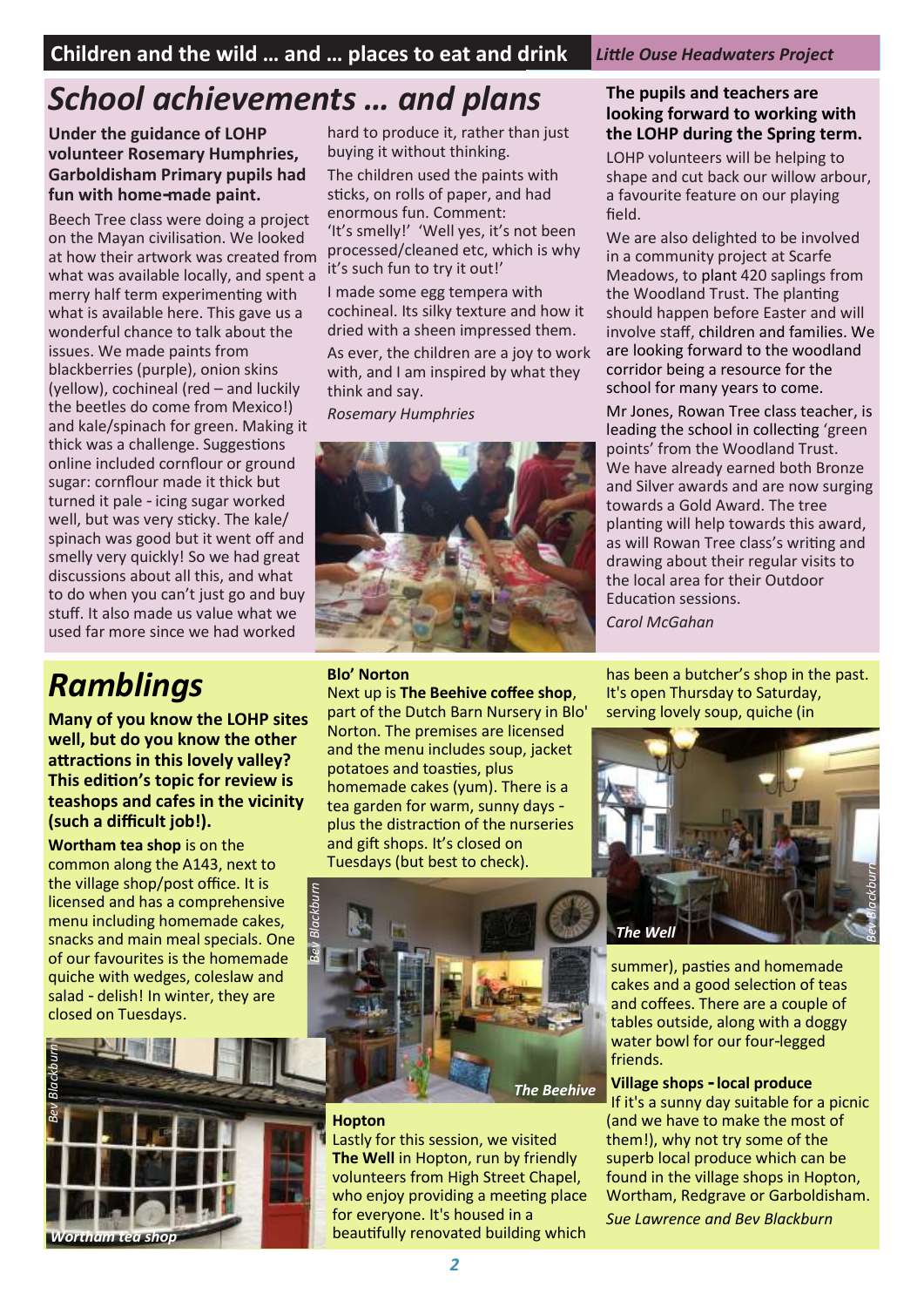# *Walks, work parties and a way with words*

### **Judith Tooth talks to LOHP's new honorary secretary, Nick Lingwood.**

It was a damp and misty new year's morning when Nick Lingwood joined his first LOHP walk five years ago. He was interested in walking, but hadn't thought of getting his hands dirty. Then he heard mention of work parties, caught sight of the newsletter … and the following month he found himself at Broomscot Common with a group of volunteers. Now he's the project's new honorary secretary.

### **Friendly atmosphere**

'First of all, it was Sundays each month, but now I come to the weekly Wednesday work parties too,' he says. 'What I enjoy, first and foremost, are the people and the atmosphere: it's especially friendly, welcoming and relaxed, and there's a lot of humour. Then it's about having a connection to the sites and learning about the mix of habitats.'

### **Understanding deepened through training**

Then came an opportunity to take part in identification workshops, and

what Nick learned made him look for and at things more: his appreciation for the sites grew and he understood what made them special and how they fitted together. Training on assessing sites for management plans followed, looking at ground levels and water flows and taking soil cores on Oak Tree Fen\*. Sharing specialist information with volunteers in this way further developed Nick's appreciation.

**Favourite sites?** 'As well as the work on Oak Tree Fen, I really enjoyed helping the restoration work at New Fen, where a huge amount of volunteer involvement, some combined with Suffolk Wildlife Trust, was

needed. Hinderclay Fen is a favourite site because there's such variety birch wood, fen meadow, reedbed and short heath - in a small area. I also particularly like Broomscot Common, where we joined with Norfolk Wildlife Trust on a wildlife surveyors' programme. It's special because you might think it's just short grass and gorse, but, with training to assess the site, you discover a wealth of plants, and appreciate the knowledge and enthusiasm everyone has brought to it. Now as a trustee and honorary secretary of LOHP, I'm looking forward to the challenge of learning and understanding more, and helping make decisions. It's good to help things continue.'

### **Walking and writing poetry**

Working from home in IT support gives Nick, a medieval history graduate, the flexibility to choose his hours. Although he now spends more time volunteering on sites, he still enjoys walking. Inspired by his walks in the local landscape, and drawing on his growing knowledge of plants, he has discovered a talent for poetry, and has just published a

collection of poems, *Words for Things: Poems and Photographs*, written during the past 18 months.

**The best words in the best order** Following the seasons, Nick gives new life to observations made on his walks: a small copper butterfly is 'A sunset shrunk to fit two little coins', while comma butterflies are '...awoken by the spring / To dance their warmest welcoming'. 'A dipping, bobbing, twisting course / You cannot help but be your name' he says of the pied wagtail, and of the crack willow: 'Willow which the parting winter splintered / Hangs from a rope of its twisted skin'.

After a particularly grey winter, the opening lines from his poem, *Awakening*, have a particular resonance:

'Green begin the hawthorn buds And white the hawthorn blooms, Gorse grows gold within its brush And snowdrops melt anew.'

### *Judith Tooth*

*(\*Oak Tree Fen is the recently named block of two small meadows and some woodland, between Webbs Fen, Bleyswycks Bank and Middle Fen. Ed.)*

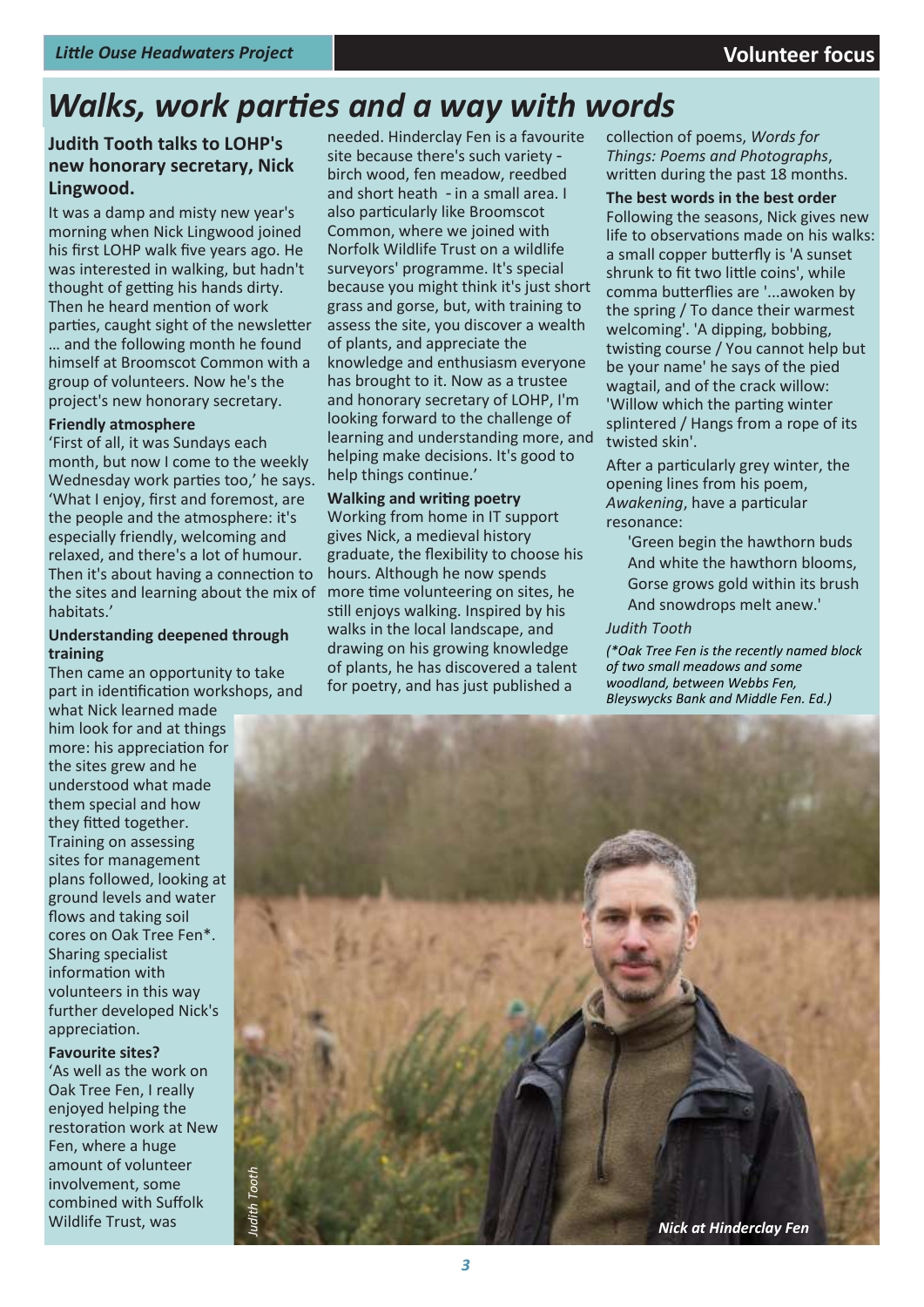### **Keen-eyed hunters**

### *Little Ouse Headwaters Project*

## *Dragonflies*

**Pam Taylor, Norfolk County Dragonfly Recorder, unravels some of the secrets of these remarkable animals.**

Dragonflies are fantastic creatures; colourful, agile, delicate and ferocious all at the same time. Although most people won't know their individual identifications, everyone can delight in these insects of summer that dart and dance around our wetlands.

### **When to look**

Here in Norfolk and Suffolk dragonflies can usually be seen from mid-April to November and sometimes even into early December. The first species to appear are Large Red Damselfly, Fourspotted Chaser and Hairy Dragonfly, although the last of these is a little more choosy than others about where it lives. From this point onwards the diversity of species builds until midsummer and a good site can record over twenty species overall. By



Autumn the skies will be dominated by Migrant Hawkers and Common Darters, with just a few other species left over from the main flight season.

### **What's the difference?**

'Dragonflies' is a collective term that includes both damselflies and true dragonflies. Damselflies are the more delicate, with pencil-thin bodies, eyes on the sides of the head and four equal wings held in line with the body at rest. True dragonflies are more robust, have eyes that meet on the top of the head and wings where the hind pair are broader than the forewings. They hold their wings outstretched at rest.

### **Where they breed**

Most dragonflies and damselflies are reliant on still or slow-moving



unpolluted water, in which to breed. Only a handful of species favour, or can be found in, faster flowing large watercourses such as rivers. That is

> why areas such as those surrounding the headwaters of the Little Ouse are so important. After mating, a female will fly off, either alone or still in tandem with the male, to lay her eggs. Large hawker-type dragonflies and damselflies insert their eggs individually into plant material, soft wood or similar substances, next to or in water. Chasers,

skimmers and darters scatter their eggs directly into the water, or occasionally onto the saturated mud around the edges. If laid in spring or early summer, these eggs hatch into

larvae within a few weeks. If laid later in the year, the eggs tend to over-winter before hatching the following spring.

### **Larvae**

In general terms, damselfly species spend one to two years as larvae, while dragonflies are usually two to three years in the pond or dyke before emergence.

The exact time varies from species to species, but can also be influenced by the surrounding temperature and availability of food. One species of dragonfly, the Golden-ringed, is found predominantly in the north and west of Britain, including Scotland, and has been recorded spending up to seven years as a larva, although five years is more usual.

### **Moulting and growth**

Once hatched, the larval form can only grow by shedding its outer case (exoskeleton) and replacing it with a new, larger version. This is initially formed under the old case, then expanded and hardened once the old exoskeleton is discarded. The moulting process happens ten to fourteen times before the larva is ready to emerge as an adult. At each moult, the wings in their individual



*Emerald Damselfly - female*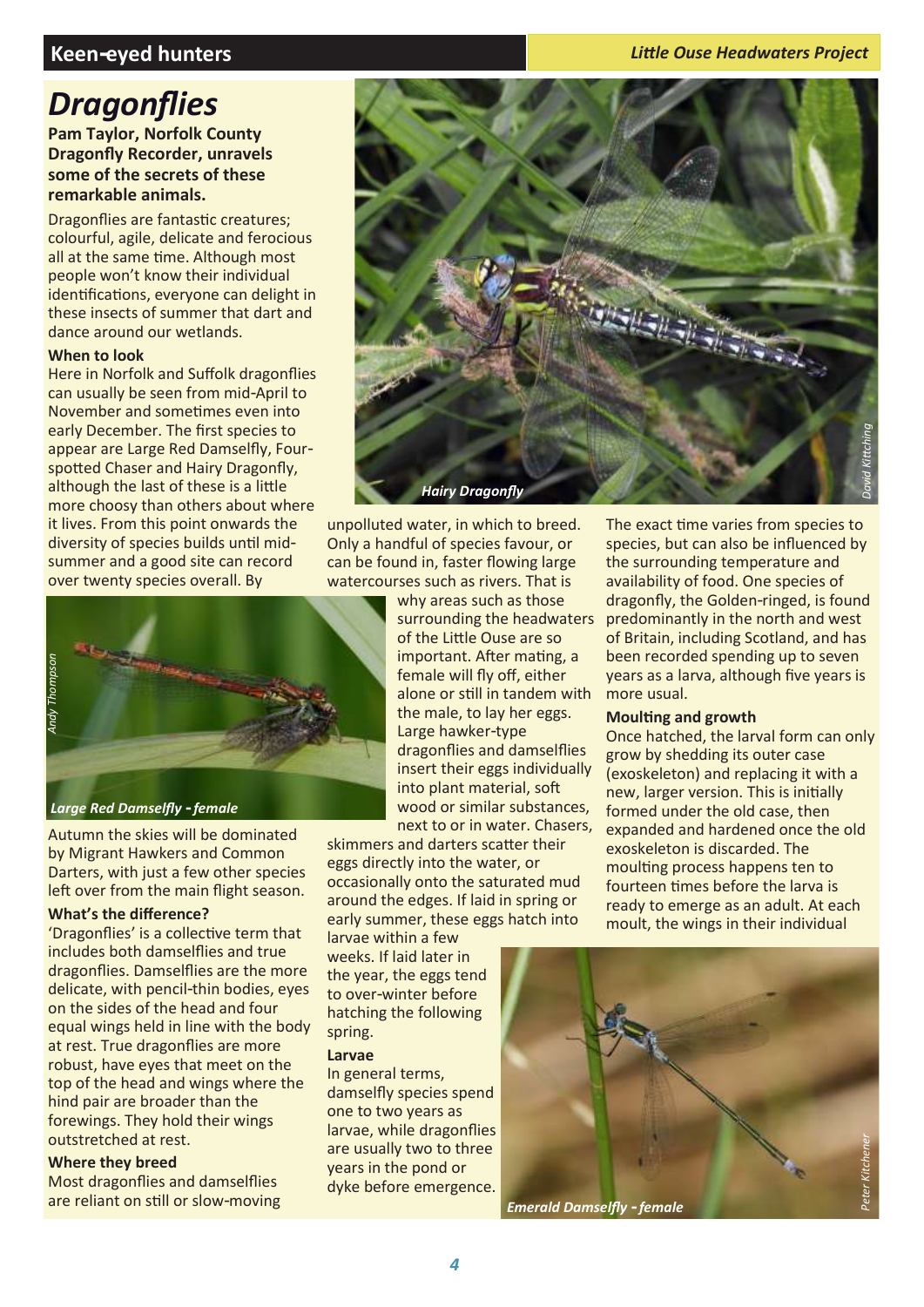### *Little Ouse Headwaters Project* **...and windmill open**



### *Species to look out for locally:*

- The narrow channel of the headwaters of the Little Ouse is the perfect place to see male **Banded Demoiselles** flashing their wings to attract the attention of females. Males also compete with each other by flying face-to-face and flashing their large blue wingspots at their opponent.
- Areas of fen make good hunting grounds for **Brown Hawkers** in the main months of summer.

wing-cases develop a little more, but in all other features each larval stage resembles the one before - just bigger.

### **First flight**

On emergence, the exoskeleton is shed for the final time. The adult dragonfly will then expand both its body and wings, before both harden and it is finally capable of flight. All species leave the wetland area after emergence to feed and mature, only returning when ready to breed themselves. How far they travel during this period depends on the species. Some will only travel a few metres, while others will go several miles. Some migratory species are even capable of crossing the North Sea.

### *Pam Taylor*

*(Note: We've used capital initial letters for the common names of these species to avoid confusion - so Common Blue Damselfly is a particular species as opposed to any one of a number of common, blue damselflies. Ed.)* 

- Search areas of reeds and shallow pools for damselflies such as **Large Red, Azure** and **Emerald Damselflies**.
- **Emperor Dragonfly** is our largest British species; highly territorial, the males don't tolerate rivals on their chosen patch of water.
- **Common Darters** soak up the warmth of the sun in late summer and autumn by basking on pale boardwalks and handrails.

# *Windmill opens its doors to all*

Thelnetham windmill is a Grade II\* tower mill, constructed the site and buildings. They have added a borehole, toilet, in 1819 and rescued from dereliction during the 1980s. It is a working windmill and produces flour using traditional millstones and wind power. The mill is maintained and operated by a friendly, enthusiastic small group of volunteers who hold a working party each Tuesday.



In addition to maintaining and operating the mill, this small group have made big improvements to visitor centre, engine shed to house an old working Ruston Hornsby oil engine and a nearly- finished granary.

The mill is open to the public on open days, when volunteers give guided tours between 11am and 4pm.

They are looking for volunteers to take part in the various activities to maintain the

buildings and grounds, to help with milling the flour, or on open days, to act as guides (for which training will be given), or to serve teas.

### *Open days in 2018*

| April 2 <sup>nd</sup> | <b>Easter Monday</b> |
|-----------------------|----------------------|
| May $7^{\text{th}}$   | May Day + Peat Fest  |
| May $13th$            | Sunday               |
| May $28th$            | <b>B/H Monday</b>    |
| June 17 <sup>th</sup> | Sunday               |
| July $15th$           | Sunday               |
| Aug $27th$            | <b>B/H Monday</b>    |
| Sept 16 <sup>th</sup> | Sunday               |
| Oct $14th$            | Sunday               |
|                       |                      |

For more information on how to get involved to support this historic mill, visit [www.thelnethamwindmill.org.uk](http://www.thelnethamwindmill.org.uk/) or call in on any Tuesday for an informal chat.

*Chris Mills*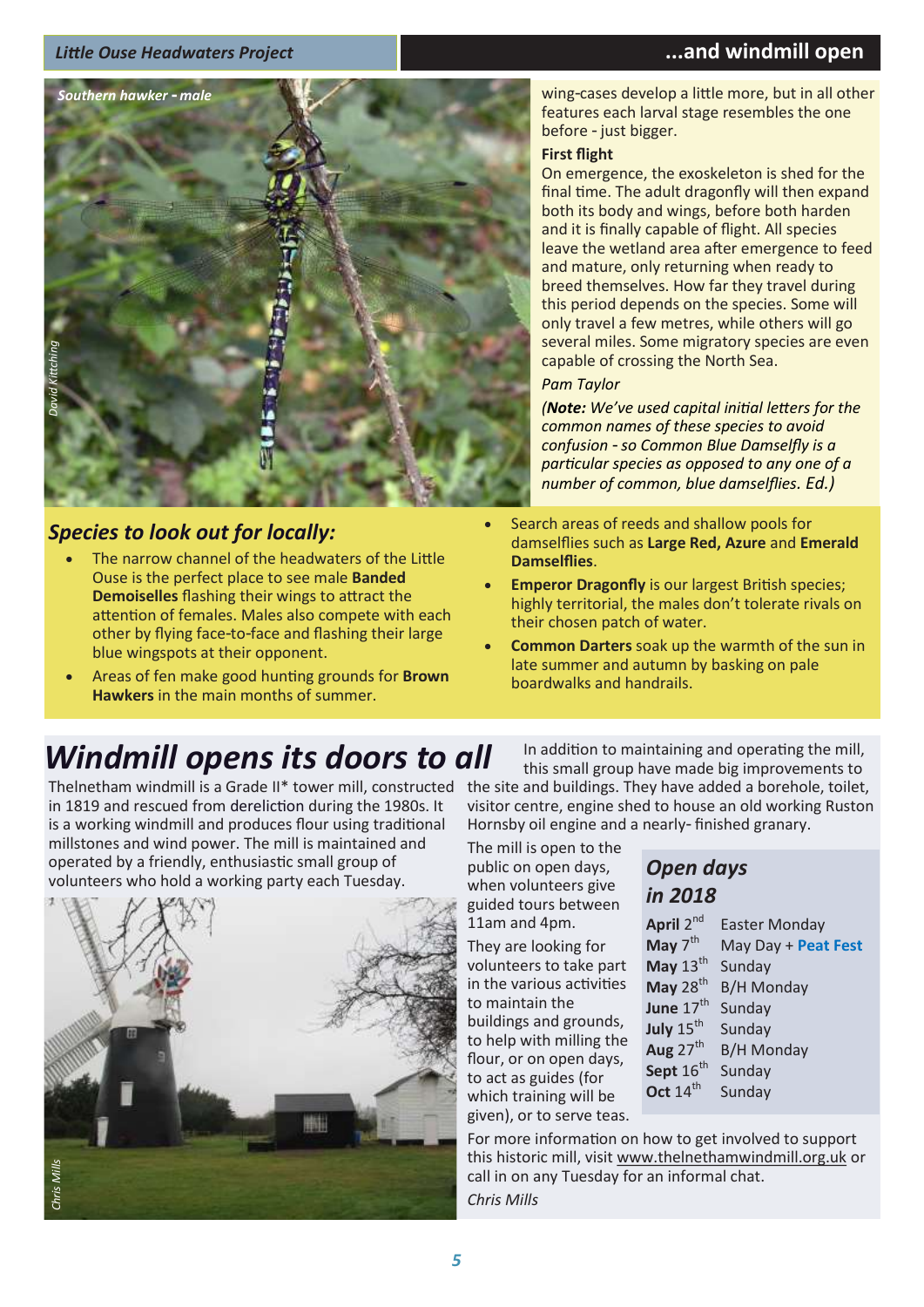### **New skills, and old** *Little Ouse Headwaters Project*

# *A fen student*

**Will Eden spent nine weeks working as a short-term volunteer placement with the LOHP in the autumn. Here he reflects on his experiences.** 

### **Connecting to nature**

I value the experience of working at LOHP with conservation manager Rob Martyr and the wonderfully enthusiastic volunteers at the Wednesday work parties. In a world with an abundance of bad news about the natural environment, it is very refreshing to see a project with a long-term vision, which links with the local community and the school in Garboldisham. The project gives people a connection to nature, and works to inspire a new generation of ecologists, conservationists, environmental scientists, and of course, LOHP volunteers.

### **Gaining new skills**

During my time with the LOHP, I learnt many conservation and monitoring methods vital for managing this rare fenland ecosystem, such as how a certain number of grazing livestock in a certain area can be beneficial in enhancing the rich diversity of plant life. I saw, on LOHP sites, an example of smallscale animal agriculture being used for conservation. I learned, from the expertise of Mike Harding, how we can monitor the water table by installing a transect of dipwells (an evenlyspaced line of monitoring points) perpendicular to the



Little Ouse from Blo' Norton to Thelnetham Fen, and taking observations of the area's unique soil at each location. Measuring fortnightly water characteristics along the river and uploading the data to FreshWater Watch's global citizen science project, has given me a good knowledge of river water quality analysis. I took part in an early morning moth trapping session (albeit unsuccessful), and saw how a bat recorder works, from Rowena Langston's guidance. I also gave my time towards replacing grazier signs across the LOHP areas, made a vegetation map of Broomscot Common, learned how to put up electric fences, and attended the Wednesday volunteers' work parties. Without these days the project would cease to function.

### **Passionate about sustainability**

Finally, why am I spending the next academic year gaining this type of experience? When there is very little financial incentive, pursuing a career in conservation is not really encouraged in the context of a society which worships personal income and wealth. But looking at it in that context is wrong. The answer is quite clear: the UK is one of the most nature-depleted countries in the world, while the wider planet is in a state of change at a speed and scale not seen in many millions of years. The way humanity is living is simply unsustainable, and if this continues, during my lifetime we will see large areas of the planet become virtually uninhabitable, and a sixth mass extinction of animal species. The reason I study the environment is because I am concerned about whether it is possible for eight billion people to live modern and peaceful lives in a rapidly changing earth system. I am therefore grateful for this experience with LOHP, and hope more young people can be inspired to get involved with fantastic projects like this.

# *Working dogs and a working mill*

**In early October, 26 people enjoyed a very pleasant and informative walk led by Rob Martyr, the LOHP conservation manager, with a tour of Thelnetham windmill**.

Rob explained the LOHP's current conservation management work carried out on various parts of these important wetlands - and what needs to be done in future to maintain and improve the habitats. LOHP sites have a great variety of soil types ranging from the sandy loams on dry grasslands to the peaty loams of the fens.

The work has included clearing non-native trees and replanting with native varieties on the varied ground of New Fen, and rewilding the river to increase flow and improve habitats. Also explained was the cutting of reed on Blo' Norton Fen and Betty's Fen. We were fortunate to observe the super volunteers of the Sunday work party who had been carrying out this task, but at the time we saw them they were being

refuelled with tea and cake! **Dogs at** 

**work** After the walk, the LOHP's grazier, Denis



Jenkins, and his daughter Caitlin, gave a very interesting dog-handling demonstration on Parkers Piece with the 'help' of some 30 sheep. Denis also brought along two of his Red Poll cattle, which are used for fen grazing, and explained a great deal about the breed and his involvement with them.

**Thelnetham windmill** was open and working and many people took the opportunity of a guided tour followed by (you guessed it) tea and cake!

*Glyn Pugh & Lizzie Glazier*



*Mother's pride - a Red Poll cow and her bull calf*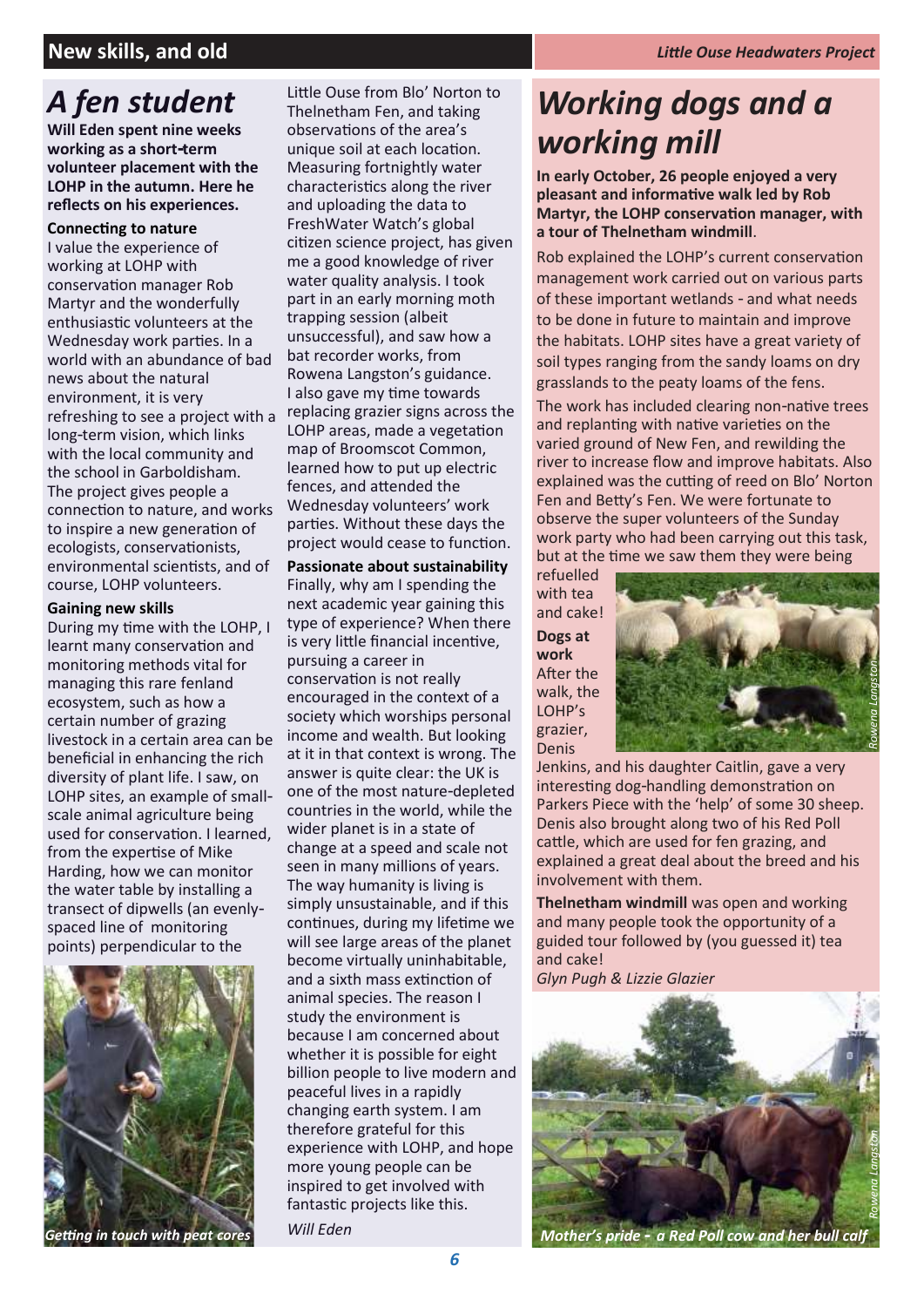

# *Volunteer party + talks*

**Just before Christmas - instead of a hardworking work party - Rob Martyr arranged an indoor party, with four speakers, and refreshments, to celebrate our volunteering efforts.**

**Ian Hawkins** showed how improving part of the River Lark for wild trout, has helped many other creatures. The water quality was affected by factory effluents and other contaminants upstream of the country park, where Ian and other volunteers have put back 'S' bends within the canalised banks. Bringing in tons of gravel together with sticks to hold back sediments, has created areas above water level and deeper pools. They planted hundreds of native plants, matching local ones, especially flowering plants to attract pollinators, and plants for dragonflies to lay their eggs on.

**Rob Martyr** shared fascinating facts about otters: they can swim for 4 minutes underwater, travelling 400m, and can smell their prey in water. They eat about 1kg per day, up to a quarter of their body weight.

**Sa**<br>dc<br>sti<br>(9 **Sam Lee** from the RSPB focused on Suffolk's turtle doves. She told us that these birds have some strongholds, but that their decline has been drastic (94%). Recently, this may be slowing, as details about their migration routes and needs in winter and summer are discovered. She was keen to get everyone involved in [www.operationturtledove.](http://www.operationturtledove)org.

**Nigel Clarke** enthralled us with his description of the endangered spoon-billed sandpipers, following their flyway from breeding grounds through China to Myanmar. Data collected about the regular feeding places, flyways and wintering coastal areas helps to conserve them. In China, the birds have an important feeding place, which was threatened by large development which has now been abandoned.

These speakers and their projects were inspiring. Thanks to Rob and everyone else who helped to put on this event.

*Sarah Day* 

### **Midwinter walk**<br> **Midwinter walk Though the weather was kind to us on the day of the**<br>
LOHP winter walk, we couldn't venture into any LOHP **sites because of the recent inclement weather and fenlike fens!**

Dogs (around eight of them) and people (around 60) set off on a lovely amble through the undiscovered Suffolk countryside around Redgrave. We ventured towards the church (where visits/tours can be arranged) and on towards Redgrave and Lopham Fen, along the Angles Way, to return via Money Pot Hill to a welcoming choice of homemade soups and bread. All had seconds - most sustaining! Thanks to all those who helped in the kitchen and those who kindly provided the soups.

The lovely route walked is one that will be of use to those who wish to follow it in the future. Many thanks to Jo for planning and also leading the walk on the day.

*Chris Blackburn*



# *Fen view*

by Frances Beasley

The painting is watercolour on canvas board, using a more delicate style for the background to contrast with the tree branches in the foreground. My sketch book is my inspiration and paintings become an amalgamation of various images.

*Frances Beasley*